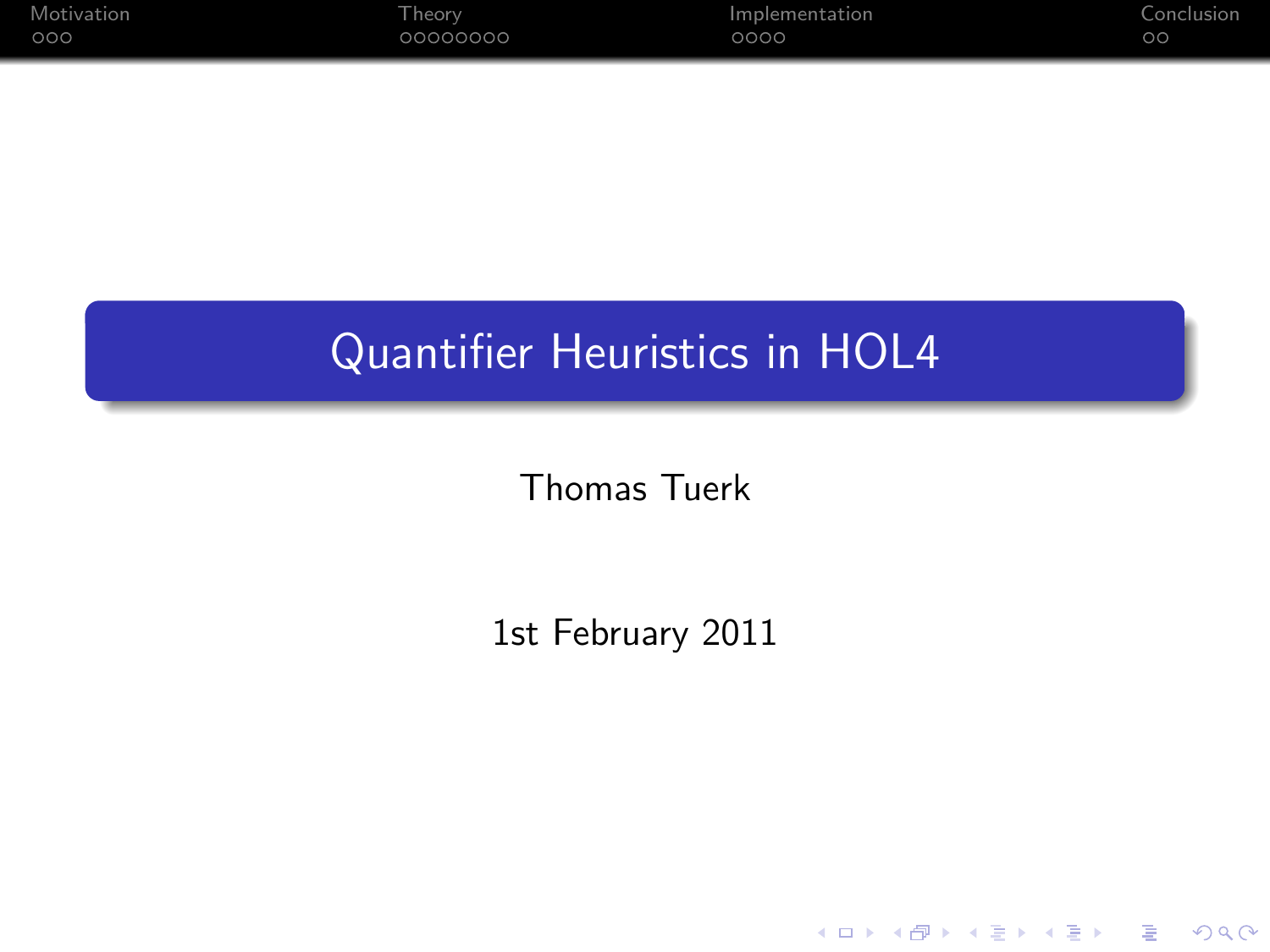| Motivation     | Theorv   | Implementation | Conclusion |
|----------------|----------|----------------|------------|
| $\bullet$ 00   | 00000000 | 0000           | $\circ$    |
| Unwind Library |          |                |            |

- eliminating quantifiers is often beneficial
- HOL4's simplifier uses the *unwind* library
- the unwind library can handle simple examples

Unwind Library Example

$$
\forall x \ y. P(x,y) \land (x = c) \Longrightarrow Q(x) \longleftrightarrow
$$
  

$$
\forall y. P(c, y) \Longrightarrow Q(c)
$$

- the unwind library is fast and often useful
- however, it is restricted to equality and certain patterns

<span id="page-1-0"></span>Unwind Library Failing Example

$$
\forall x. (\exists y. P(x,y) \land (x = c)) \Longrightarrow Q(x)
$$

E LIZER KENNED K

 $2990$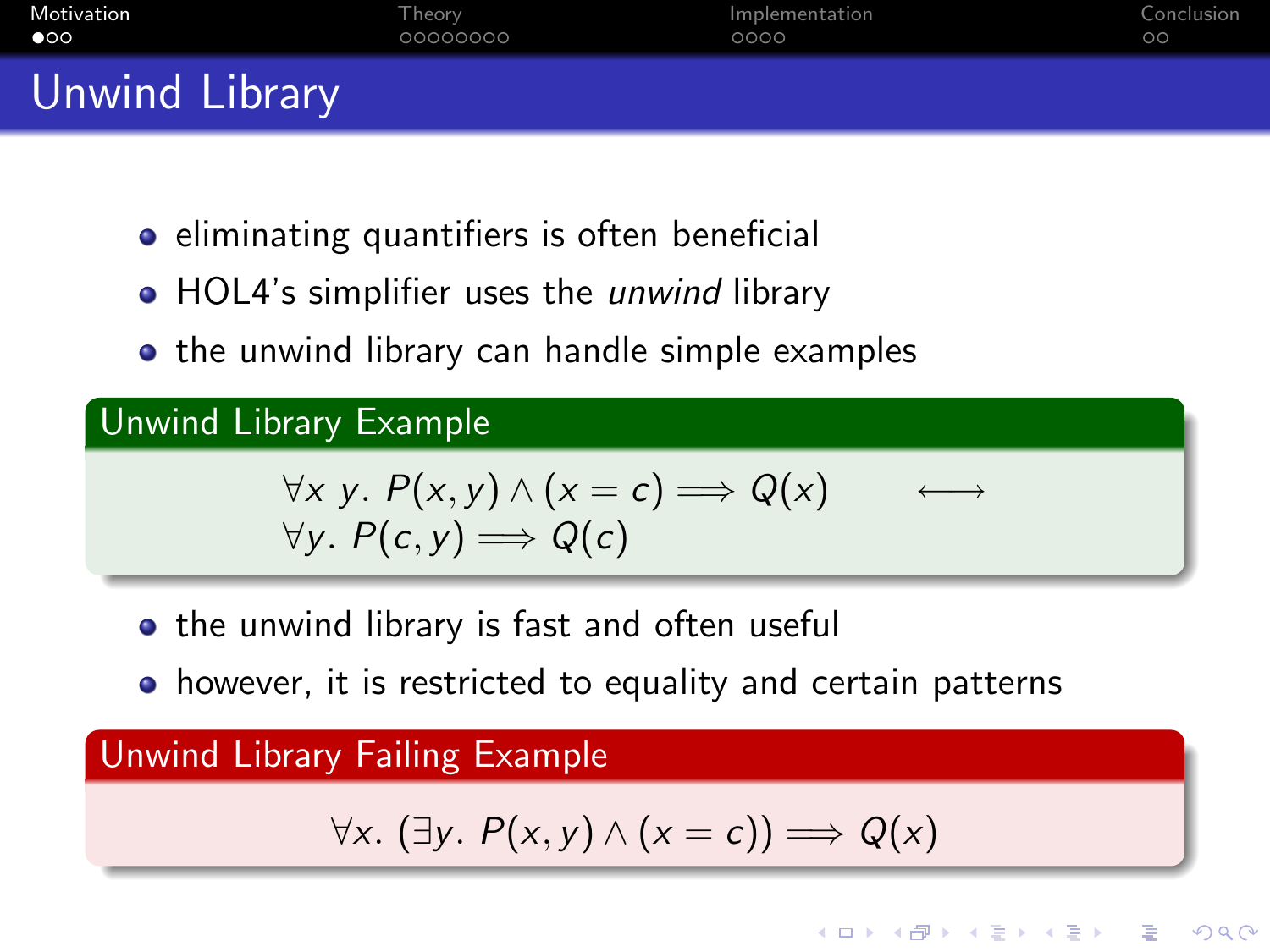| Motivation          | Theory <sup>1</sup> | Implementation | Conclusion |
|---------------------|---------------------|----------------|------------|
| $\circ\bullet\circ$ | 00000000            | 0000           | $\circ$    |
| ---                 |                     |                |            |

K ロ ▶ K @ ▶ K 할 ▶ K 할 ▶ 이 할 → 9 Q @

## Quantifier Heuristics Library

- **•** this talk presents the Quantifier Heuristics Library
- it can handle more complicated terms
- automatically uses matching as well as equality
- uses information about datatypes
- allows partial instantiations
- is user extendable
- allows guessing without proof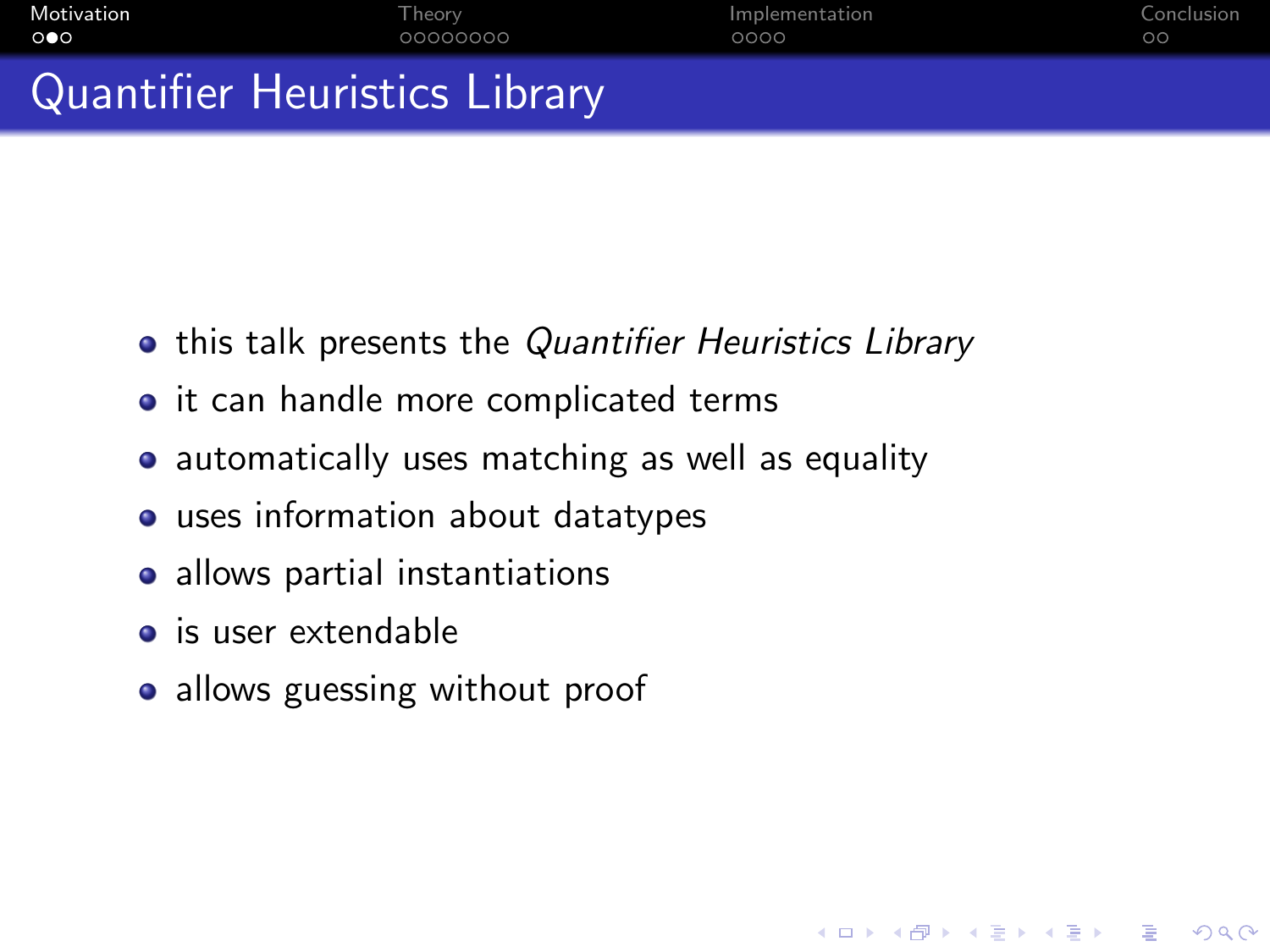| Motivation                             | Theorv   | Implementation | Conclusion |
|----------------------------------------|----------|----------------|------------|
| 000                                    | 00000000 | ററററ           | $\circ$ c  |
| Ouantifier Hauristics Library Evamples |          |                |            |

## Quantifier Heuristics Library Examples

## Quantifier Heuristics Library Examples

$$
\forall x. (\exists y. P(x,y) \land (x = c)) \Longrightarrow Q(x) \leftrightarrow (\exists y. P(c,y)) \Longrightarrow Q(c)
$$

- $\exists x. P(f(x)) \land (f(x) = f(c)) \qquad \leftrightarrow P(f(c))$
- $\exists x. P(x) \wedge ((c_1, x) = c_2)$  $\leftrightarrow$  P(SND c<sub>2</sub>) ∧  $(c_1 = FST c_2)$
- $\forall x.$  IS\_SOME(x)  $\Longrightarrow P(x) \longleftrightarrow \forall x \, . \, P(SOME(x \, . x))$
- $\forall x. \ x \neq \mathbb{I} \implies P(x) \qquad \qquad \leftrightarrow \forall x \_\mathit{t} \ x \_\mathit{h} \cdot P(x \_\mathit{h} :: x \_\mathit{t})$

**KORK ERKER ADAM ADA**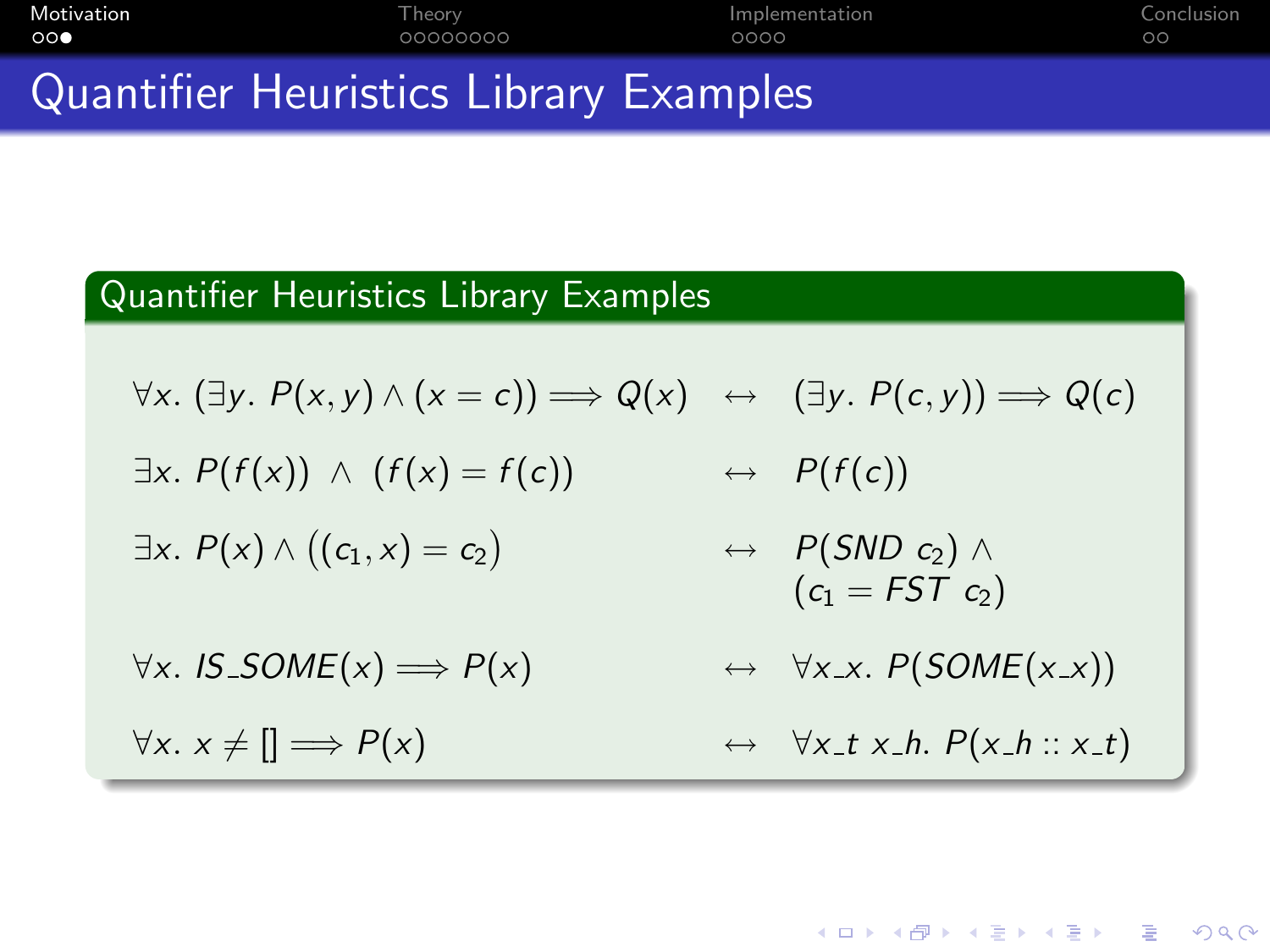| Motivation   | Theorv    | Implementation | Conclusion |
|--------------|-----------|----------------|------------|
| 000          | •00000000 | 0000           | $\circ$    |
| General Idea |           |                |            |

- Given a term  $\exists x. P(x)$  one is interested in finding an instantiation *i* such that  $\exists x. P(x) \Leftrightarrow \exists f \nu. P(i(f \nu))$  holds.
- Similarly, given  $\forall x$ .  $P(x)$  one is interested in finding *i* such that  $\forall x. P(x) \Leftrightarrow \forall f v. P(i(fv))$  holds.
- This leads to the following definitions of guesses:

GUESS\_EXISTS ( $\lambda$ fv. i(fv)) ( $\lambda$ x.  $P(x)$ )  $\stackrel{\text{def}}{=}$ ∃x. P(x) ⇔ ∃fv. P(i(fv))

GUESS FORALL  $(\lambda f_v, i(f_v))$   $(\lambda x, P(x))$  def  $\forall x. P(x) \Leftrightarrow \forall f v. P(i(fv))$ 

**KORK ERKER ADAM ADA** 

<span id="page-4-0"></span>• Idea: construct guesses bottom up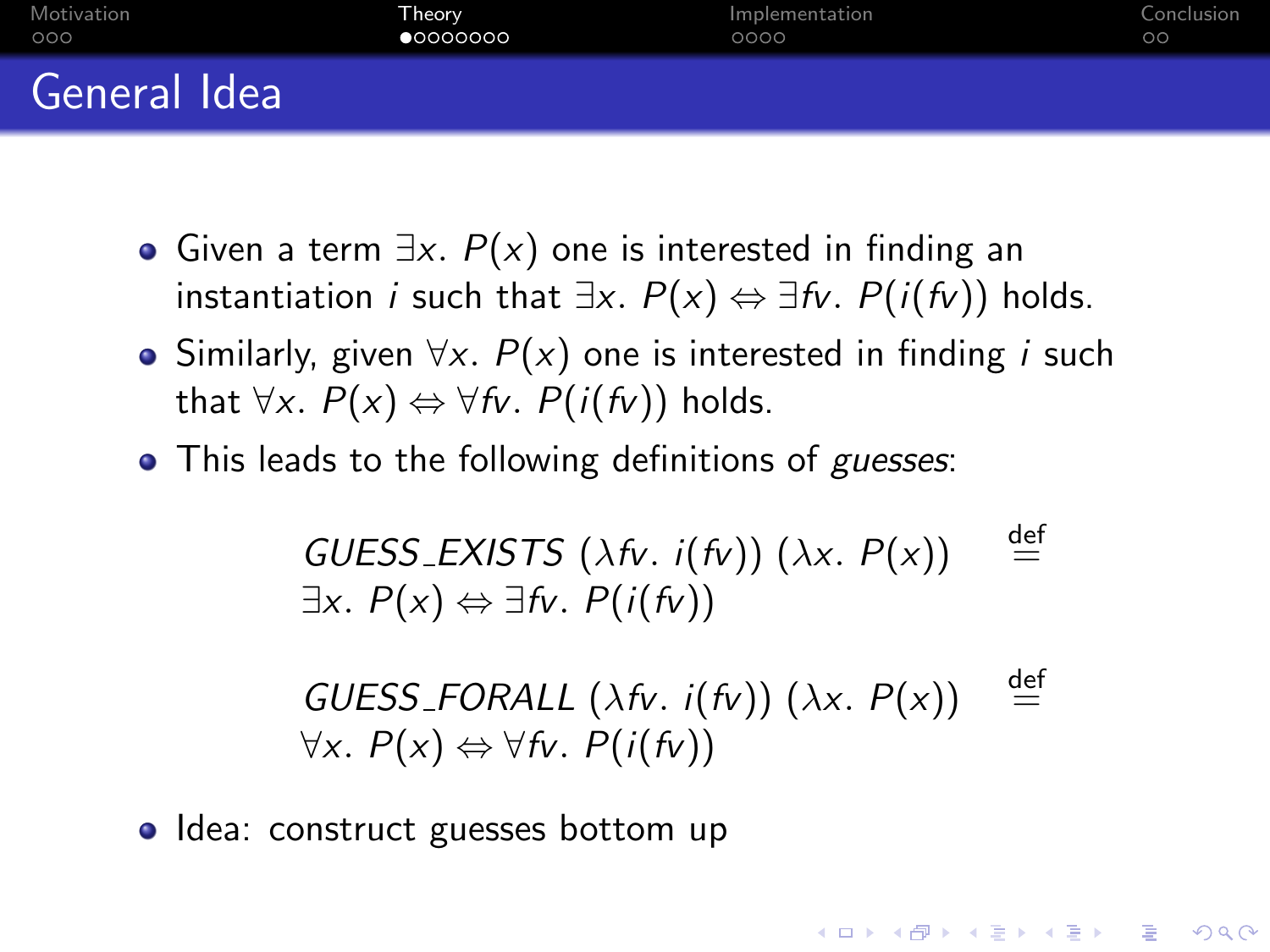| Motivation         | Theorv   | Implementation | Conclusion |
|--------------------|----------|----------------|------------|
| 000                | 00000000 | 0000           | $\circ$    |
| Stronger Guesses I |          |                |            |

- Problem: GUESS EXISTS and GUESS FORALL do not behave well for bottom up analysis
- $\bullet$  they don't carry enough information / they are too weak
- let's introduce stronger guesses for existential quantification
- $\bullet$  *i* is chosen, because it satisfies  $P$ :

GUESS\_TRUE 
$$
(\lambda fv. i(fv)) (\lambda x. P(x)) \stackrel{\text{def}}{=} \forall fv. P(i(fv))
$$

 $\bullet$  *i* is chosen, because all other instantiations do not satisfy  $P$ :

GUESS\_EXISTS\_STRONG 
$$
(\lambda \hbar v \cdot i(\hbar v)) (\lambda x \cdot P(x))
$$
   
  $\stackrel{\text{def}}{=} \forall x \cdot P(x) \Longrightarrow \exists \hbar v \cdot x = i(\hbar v)$ 

**KORK ERKER ADAM ADA**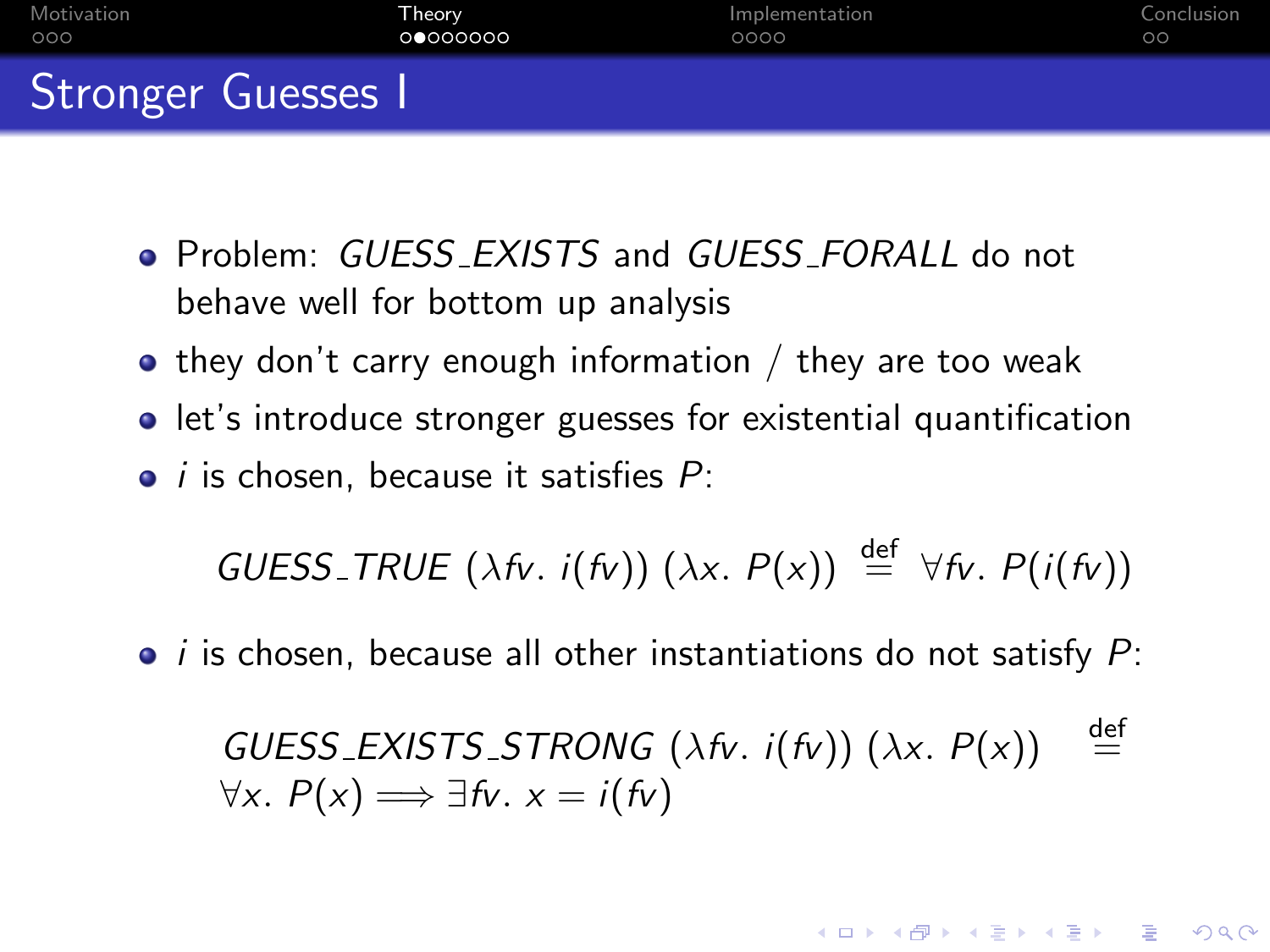| Motivation                 | Theory   | Implementation | Conclusion |
|----------------------------|----------|----------------|------------|
| 000                        | 00000000 | 0000           | $\circ$    |
| <b>Stronger Guesses II</b> |          |                |            |

- **GUESS\_TRUE and GUESS\_EXISTS\_STRONG behave nicely**
- **GUESS\_TRUE** behaves nicely with disjunctions

GUESS\_TRUE  $i_{f_v}$  ( $\lambda x$ .  $P(x)$ ) GUESS\_TRUE  $i_{f_V}$  ( $\lambda x$ .  $P(x) \vee Q(x)$ )

• GUESS\_EXISTS\_STRONG behaves nicely with conjunctions

GUESS\_EXISTS\_STRONG  $i_{f_V}$  ( $\lambda x$ .  $P(x)$ ) GUESS\_EXISTS\_STRONG  $i_{f_V}$  ( $\lambda x$ .  $P(x) \wedge Q(x)$ )

**KORK ERKER ADAM ADA** 

• other, more complicated rules exists as well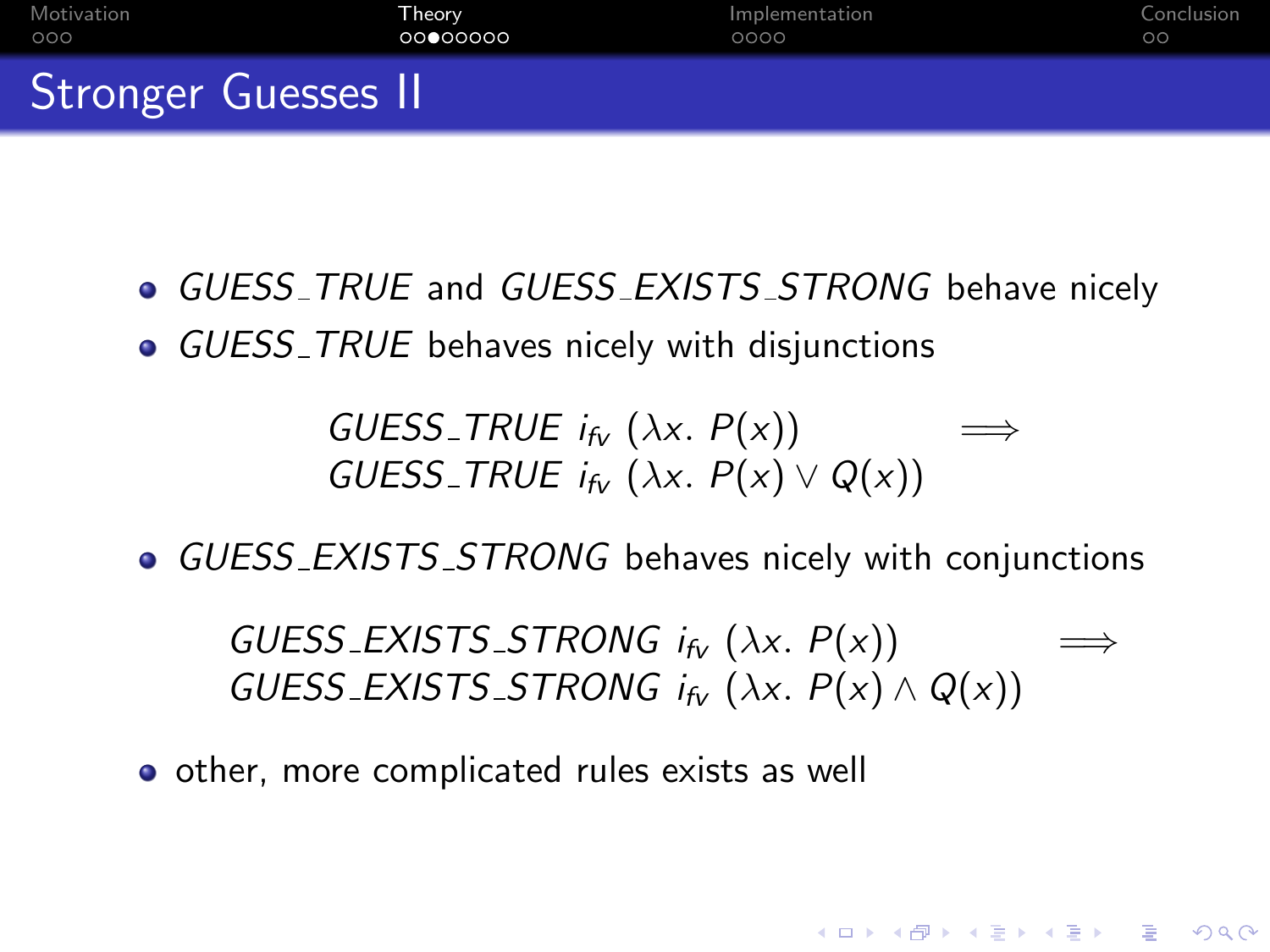| Motivation                  | Theory   | Implementation | Conclusion |
|-----------------------------|----------|----------------|------------|
| - OOO                       | 00000000 | 0000           | $\circ$    |
| <b>Stronger Guesses III</b> |          |                |            |

- Guesses dual to GUESS\_TRUE and GUESS EXISTS STRONG are introduced for universal quantification
- $\bullet$  *i* is chosen, because it does not satisfy  $P$ :

GUESS\_FALSE  $(\lambda f_v, i(f_v)) (\lambda x, P(x)) \stackrel{\text{def}}{=} \forall f_v, \neg (P(i(f_v)))$ 

 $\bullet$  *i* is chosen, because all other instantiations satisfy  $P$ :

GUESS\_FORALL\_STRONG ( $\lambda$ fv. i(fv)) ( $\lambda$ x.  $P(x)$ ) def  $\forall x. \neg P(x) \Longrightarrow \exists fv. x = i(fv)$ 

**KORK ERKER ADE YOUR**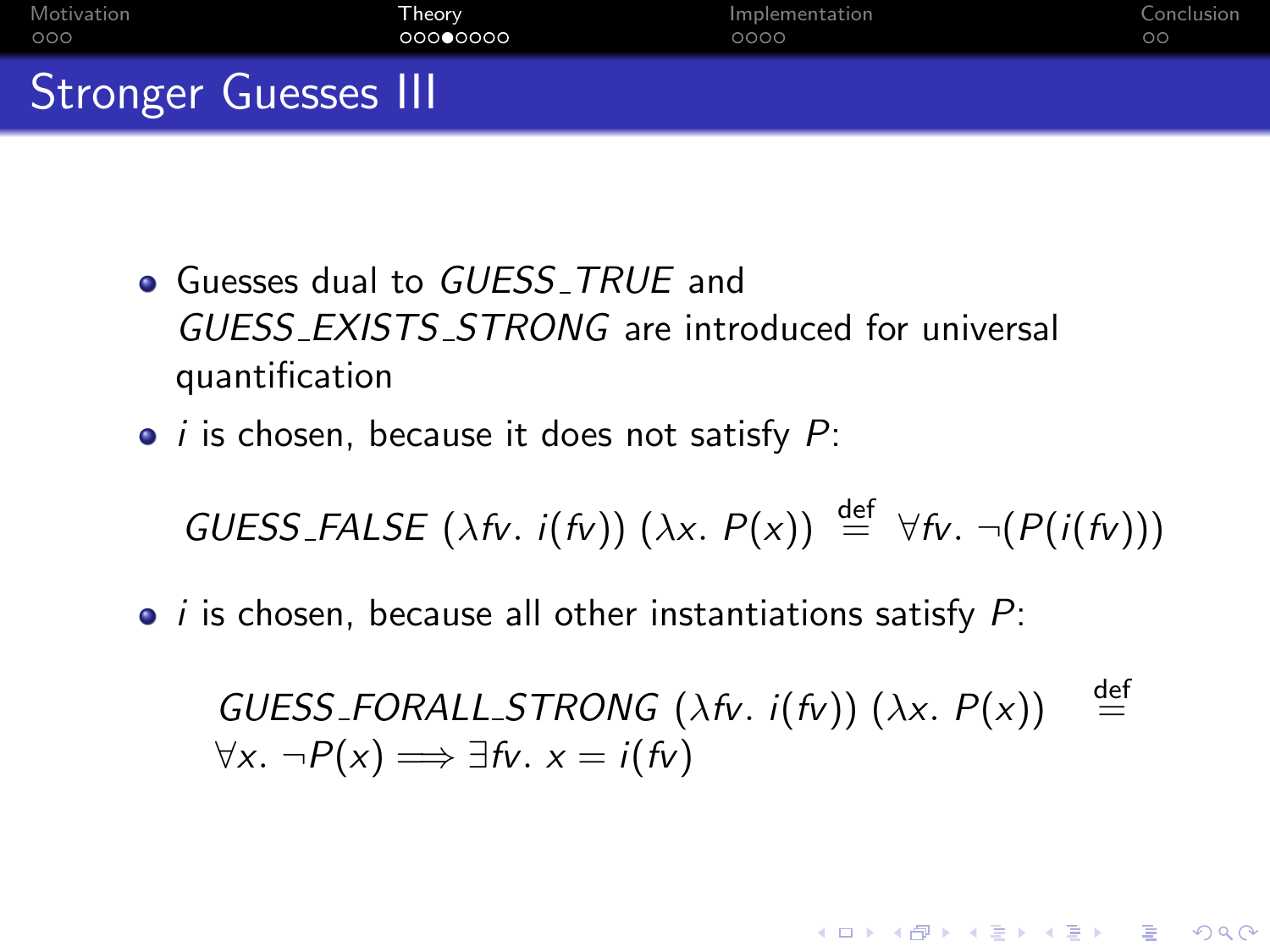| Motivation           | Theorv   | Implementation | Conclusion |
|----------------------|----------|----------------|------------|
| 000                  | 00000000 | 0000           | ററ         |
| Hierarchy of Guesses |          |                |            |



K ロ ▶ K @ ▶ K 할 > K 할 > 1 할 > 1 이익어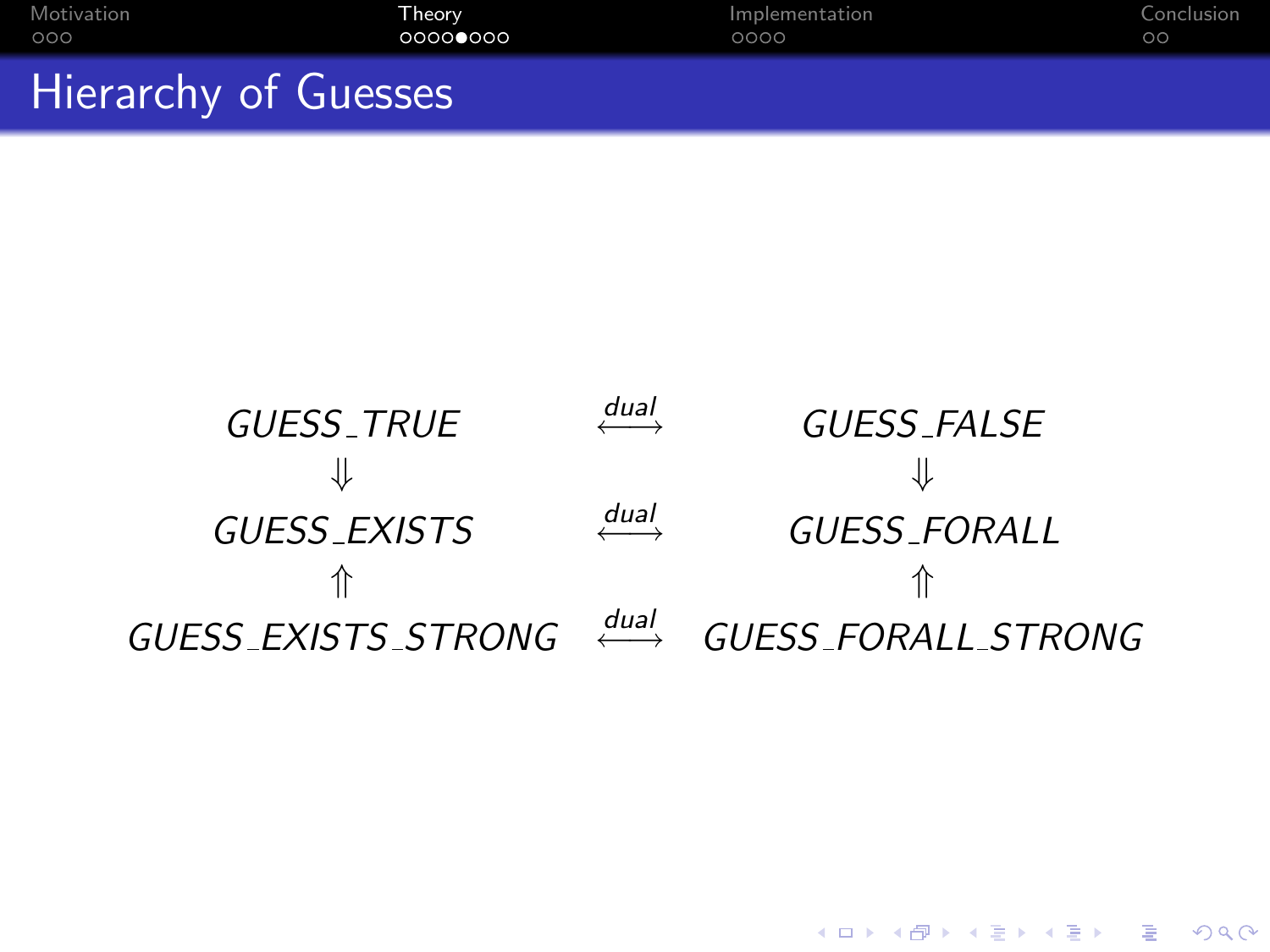| Motivation | Theorv                   | Implementation | Conclusion |
|------------|--------------------------|----------------|------------|
| 000        | 000000000                | 0000           | ററ         |
|            | Selected Inference Rules |                |            |

GUESS\_EXISTS  $i_{f_V}$  ( $\lambda x$ .  $P(x)$ ) GUESS\_FORALL  $i_{f_v}$  ( $\lambda x$ .  $\neg P(x)$ )

GUESS\_FALSE  $i_{f_V}$  ( $\lambda x$ .  $P(x)$ ) GUESS\_TRUE  $i_{f_v}$  ( $\lambda x$ .  $P(x) \Rightarrow Q(x)$ )

GUESS\_FORALL  $i_{f<sub>y</sub>}$  ( $\lambda x$ .  $P(x)$ ) GUESS\_FORALL  $i_{f_{\mathcal{V}}}$  ( $\lambda x$ .  $P(x) \vee q$ )

GUESS\_FALSE  $i_{f_V}$  ( $\lambda x$ .  $P(x)$ )  $\wedge$ GUESS\_FALSE  $i_{f_V}$  ( $\lambda x$ . Q(x)) GUESS\_FALSE  $i_{f_V}$  ( $\lambda x$ .  $P(x) \vee Q(x)$ )

 $\forall y$ . GUESS\_FORALL (λfv. i(fv, y)) (λx.  $P(x, y)$ ) GUESS\_FORALL  $(\lambda(fv, y), i(fv, y))$   $(\lambda x. \forall y. P(x, y))$ 

**KOD KARD KED KED E YORA**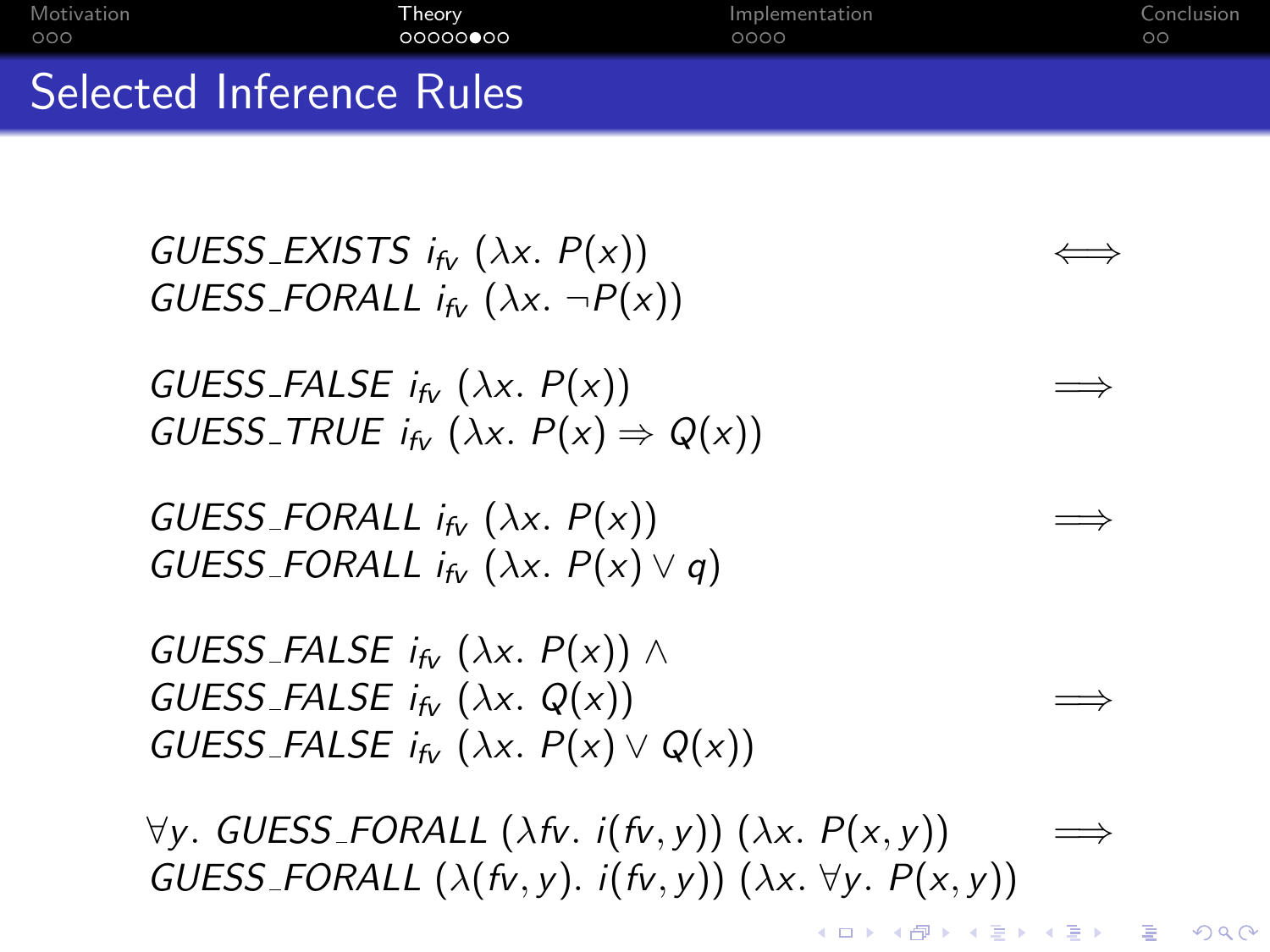| Motivation                 | Theorv | Implementation | Conclusion |
|----------------------------|--------|----------------|------------|
| 000                        | 000000 | 0000           | $\circ$    |
| <b>Base Case: Equation</b> |        |                |            |

• equations allow the following guesses

GUESS TRUE  $(\lambda f v. i)$   $(\lambda x. x = i)$ GUESS\_EXISTS\_STRONG (λfv. i) (λx.  $x = i$ )

• using matching, one also gets

$$
P(i) = Q(i) \implies
$$
  
GUESS\_TRUE ( $\lambda \hbar$ . i) ( $\lambda x$ .  $P(x) = Q(x)$ )

o one can also use disequations

$$
\forall fv. P(i(fv)) \neq Q(i(fv)) \implies
$$
  
GUESS-FALSE ( $\lambda fv. i(fv)$ ) ( $\lambda x. P(x) = Q(x)$ )

**KORK ERKER ADE YOUR**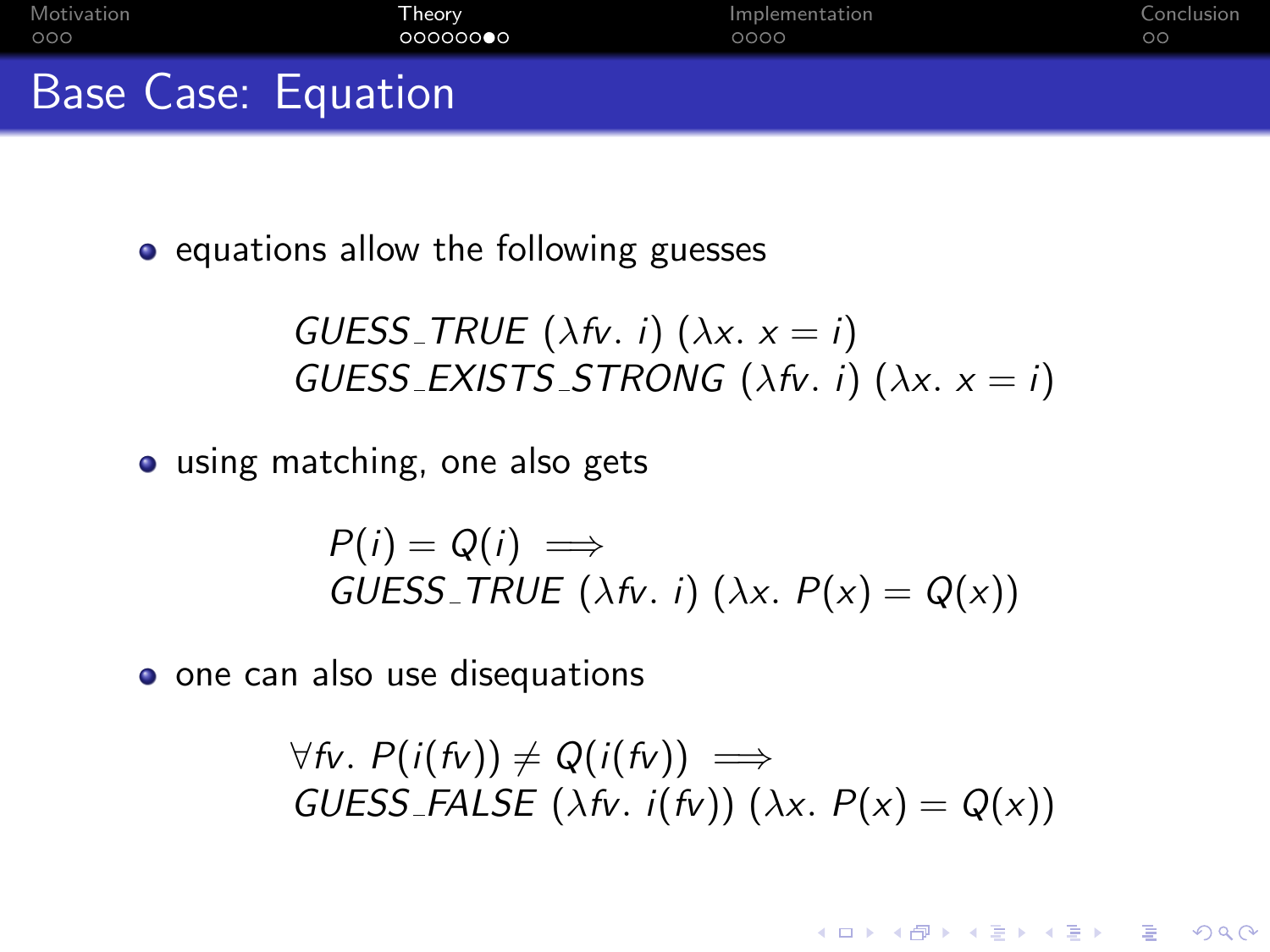| Motivation | <b>Theory</b>             | Implementation | Conclusion |
|------------|---------------------------|----------------|------------|
| 000        | 0000000                   | 0000           | ററ         |
|            | Base Case: Datatype Cases |                |            |

Many datatypes like lists or options consist of exactly two cases. Such case theorems can be used as follows:

 $(\forall x. x = c_1 \lor \exists fv. x = c_2(fv)) \Longrightarrow$ GUESS FORALL STRONG (λfv.  $c_2(fv)$ ) (λx.  $x = c_1$ )

• Types like pairs only allow a single form:

 $(\forall x. \exists fv. x = c(fv)) \Longrightarrow$ GUESS\_FORALL\_STRONG ( $\lambda$ fv. c(fv)) ( $\lambda$ x. P(x))  $(\forall x. \exists fv. x = c(fv)) \Longrightarrow$ GUESS\_EXISTS\_STRONG ( $\lambda$ fv. c(fv)) ( $\lambda$ x. P(x))

**KORK ERKER ADE YOUR**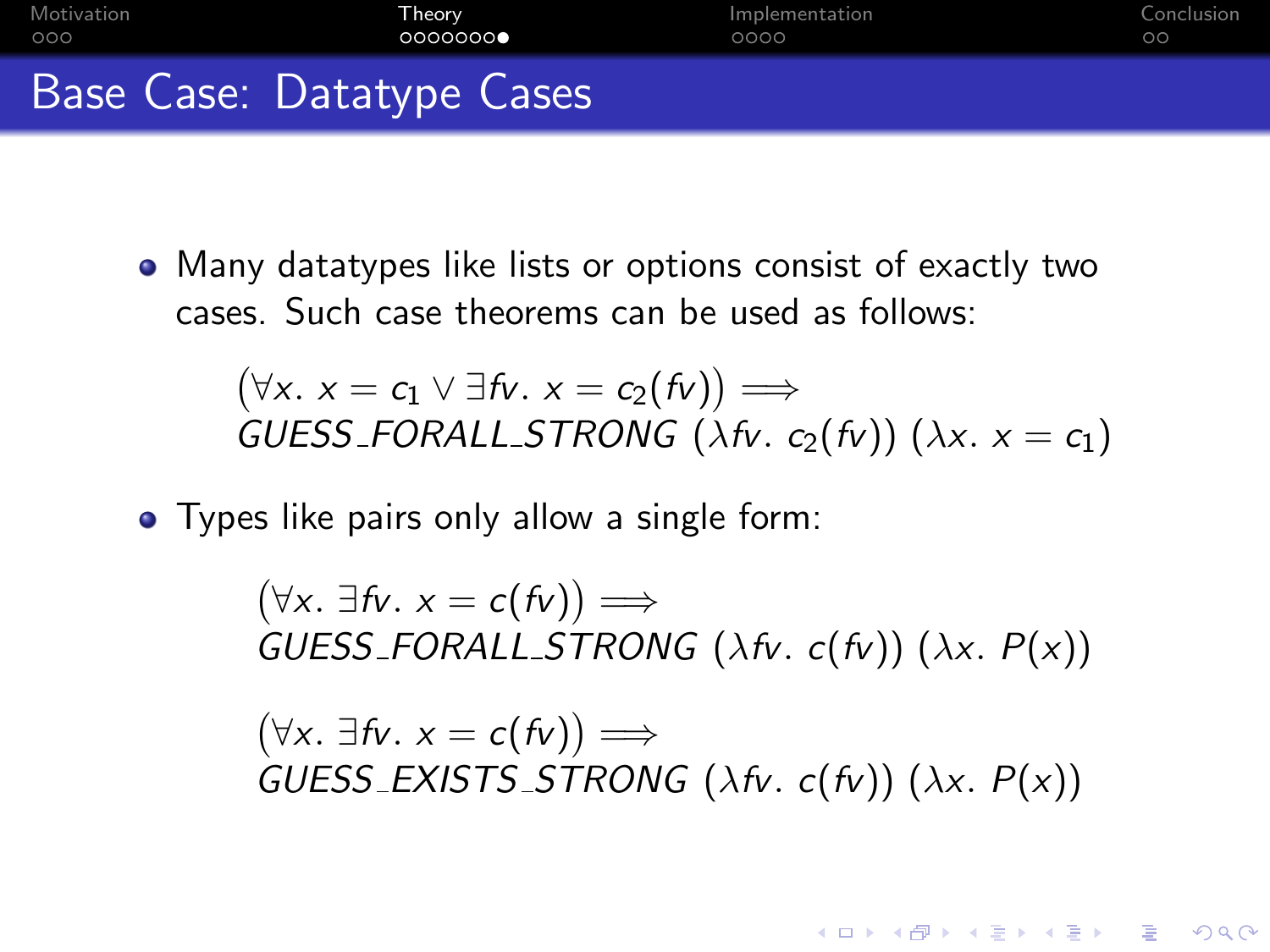| Motivation | Theorv   | Implementation | Conclusion |
|------------|----------|----------------|------------|
| 000        | 00000000 | $\bullet$ 000  | $\circ$    |
| Overview   |          |                |            |

- the ideas described so far are implemented by quantHeuristicsLib
- the core of this framework is a bottom-up search for guesses
- **•** quantifier reordering and minimising of variable occurrences aid the search
- **•** guesses are used to instantiate existential, universal and unique existential quantification
- the main tools of quantHeuristicsLib are
	- QUANT INSTANTIATE CONV
	- QUANT INSTANTIATE TAC
	- ASM QUANT INSTANTIATE TAC
	- $\bullet$  QUANT\_INST\_ss
- standard Boolean operations and equations are built in
- <span id="page-12-0"></span>• a list of quantifier heuristics parameters (qp) can be used for extensions4 D > 4 P + 4 B + 4 B + B + 9 Q O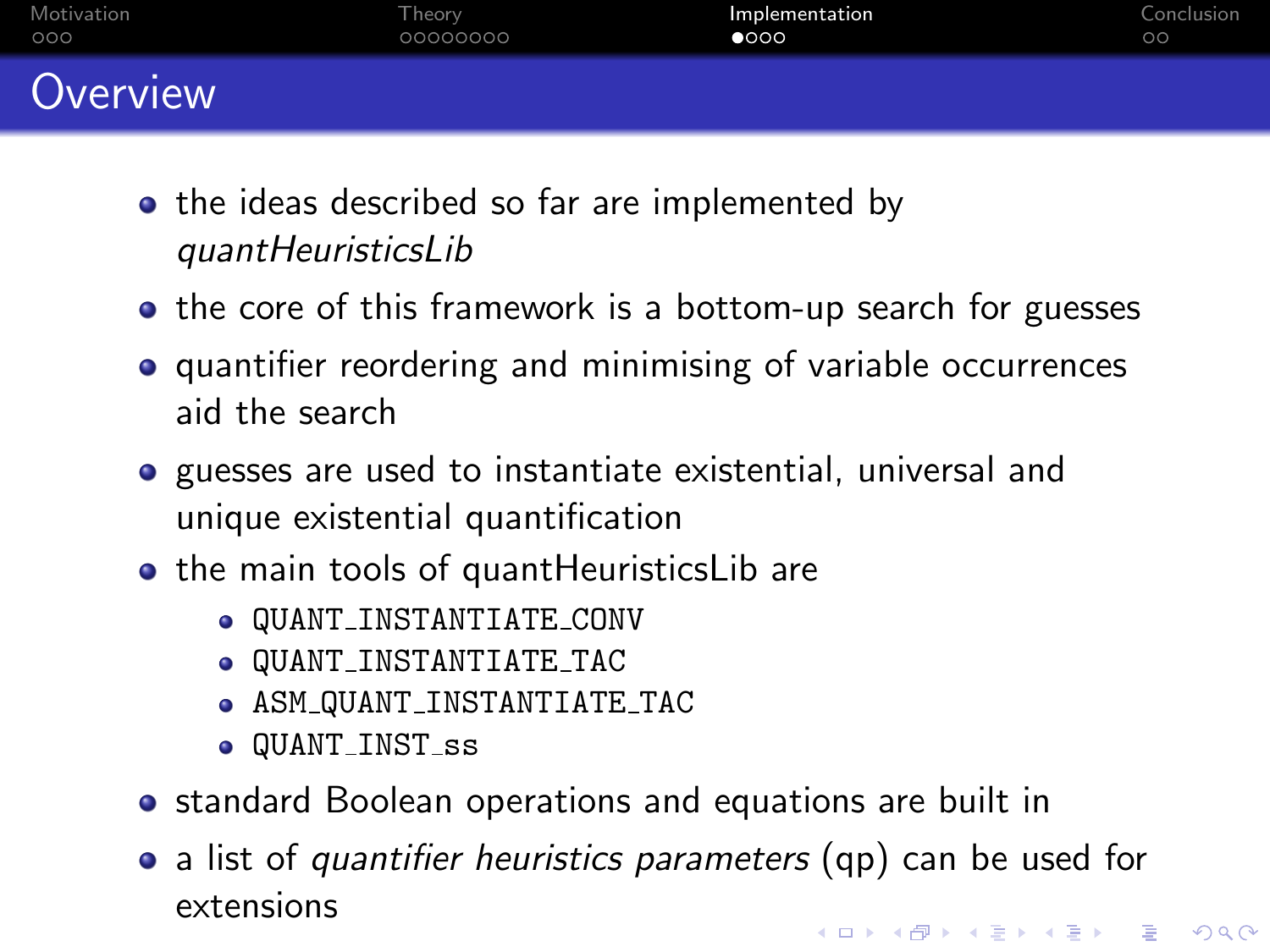| Motivation                      | Theory   | Implementation | Conclusion |
|---------------------------------|----------|----------------|------------|
| - OOO                           | 00000000 | റ∙റെ           | $\circ$    |
| Quantifier Heuristic Parameters |          |                |            |

- quantifier heuristic parameters extend the search for guesses
- usually they contain information about special predicates or datatypes

| : thm list,                                                             |
|-------------------------------------------------------------------------|
| : thm list,                                                             |
| : thm list,                                                             |
| : thm list,                                                             |
| : conv list.                                                            |
| : $(\text{term} \rightarrow \text{term} \rightarrow \text{bool})$ list, |
| $: \ldots$ list,                                                        |
| :  list,                                                                |
| final_rewrite_thms : thm list};                                         |
|                                                                         |

K ロ ▶ K @ ▶ K 할 > K 할 > 1 할 > 1 이익어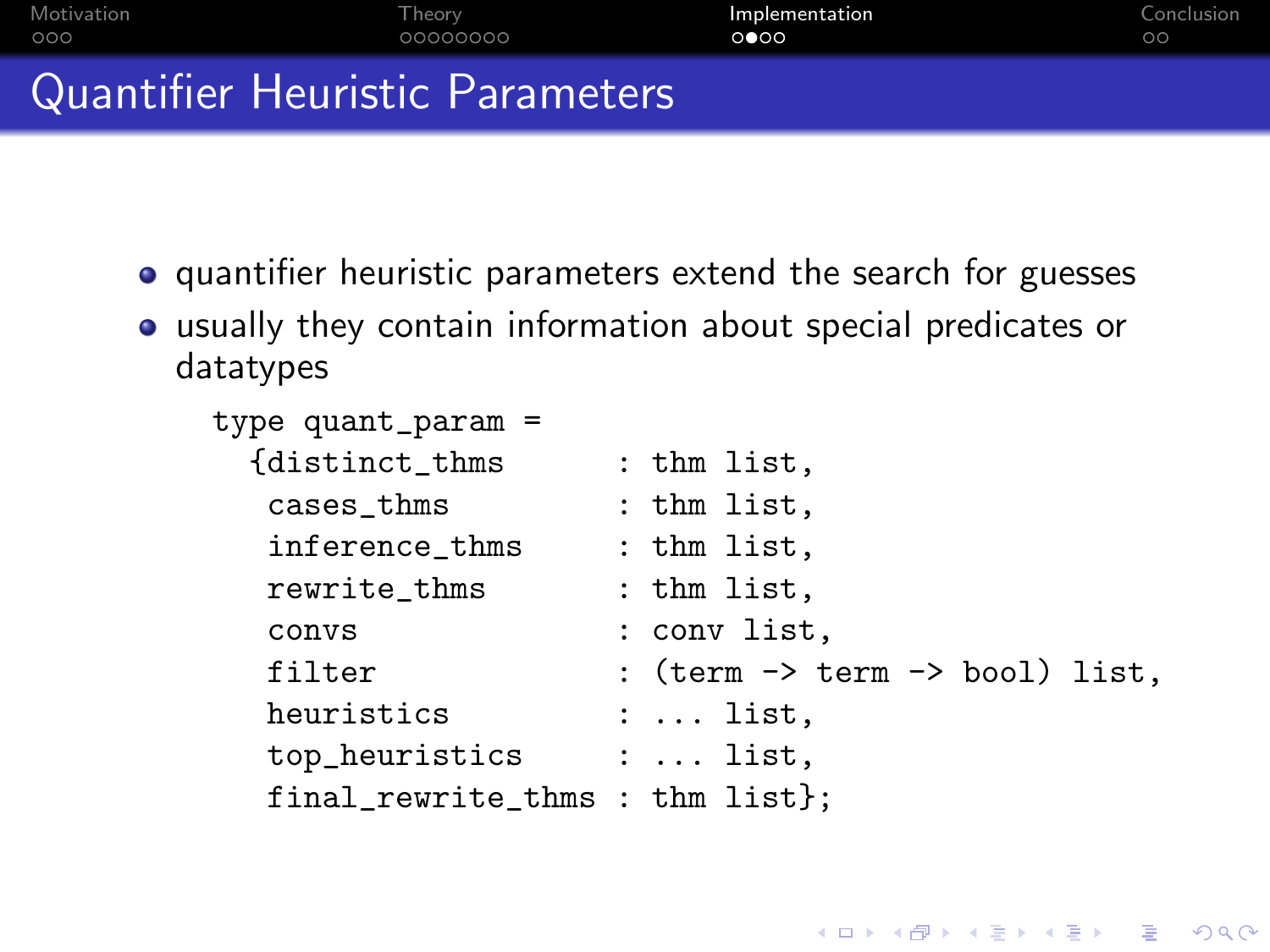| Motivation            | Theory   | Implementation | Conclusion |
|-----------------------|----------|----------------|------------|
| 000                   | 00000000 | 0000           | ററ         |
| <b>Predefined QPs</b> |          |                |            |

quantHeuristicsLib defines the following QPs

- TypeBase\_qp
- stateful qp
- o get\_qp\_\_\_for\_types
- quantHeuristicsArgsLib defines QPs for common datatypes

K ロ ▶ K @ ▶ K 할 ▶ K 할 ▶ 이 할 → 9 Q @

- o option\_qp
- list\_qp
- num\_qp
- pair default qp
- record\_default\_qp
- all these are combined in std\_qp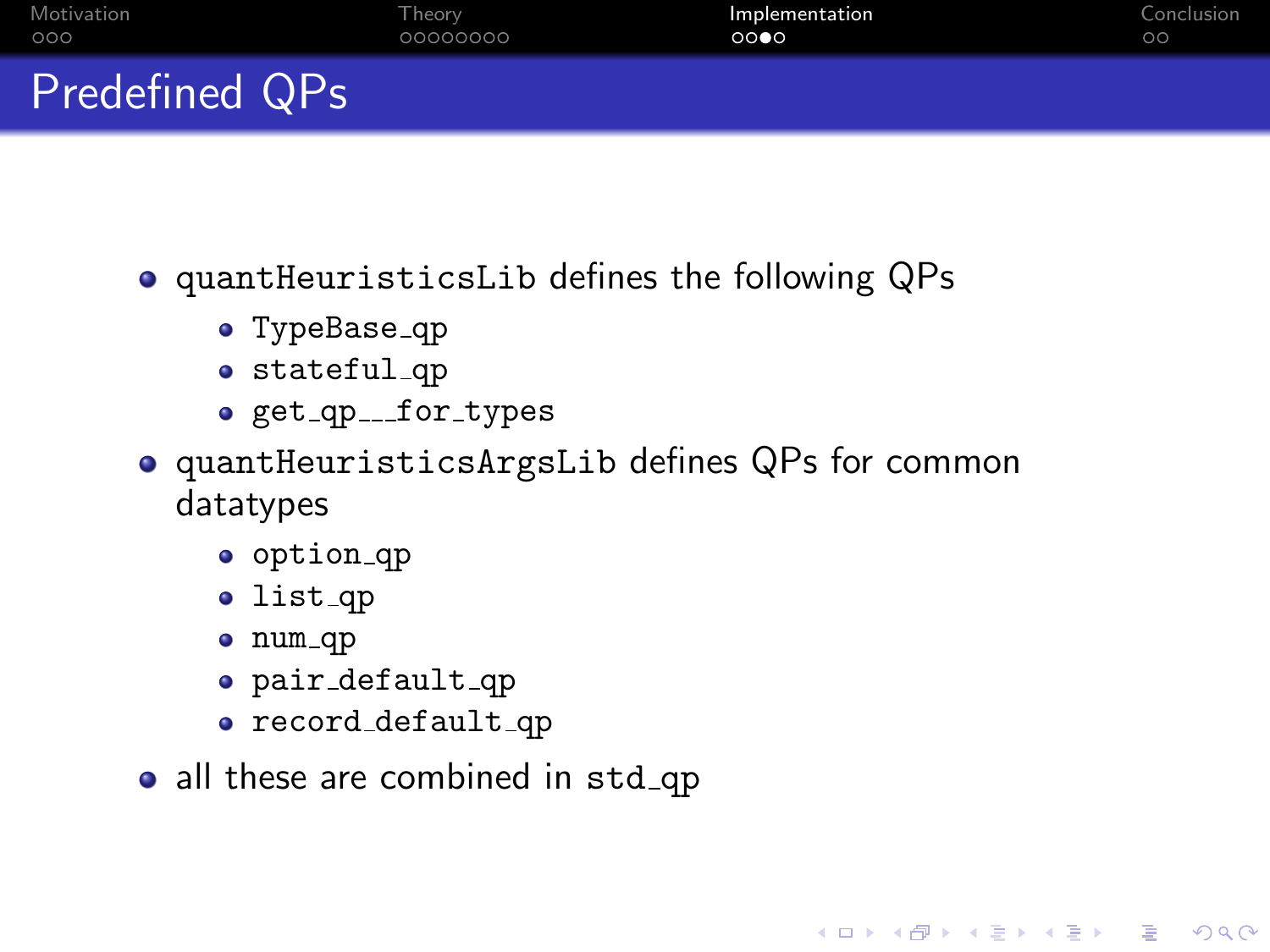| Motivation          | Theorv   | Implementation | Conclusion |
|---------------------|----------|----------------|------------|
| 000                 | 00000000 | 000            | $\circ$    |
| Unjustified Guesses |          |                |            |

- so far, all guesses are justified by theorems
- unjustified guesses are supported as well
- **•** unjustified guesses result in implications

$$
\forall x.\ P(x) \Longrightarrow \forall fv.\ P(i(fv))
$$

$$
\exists fv.\ P(i(fv)) \Longrightarrow \exists x.\ P(x)
$$

- **•** sometimes these implications are sufficient
- consequence conversions are used to apply these implications at subpositions
- QUANT INST CONV and QUANT INST TAC allow to instantiate quantifiers at subpositions with user-provided values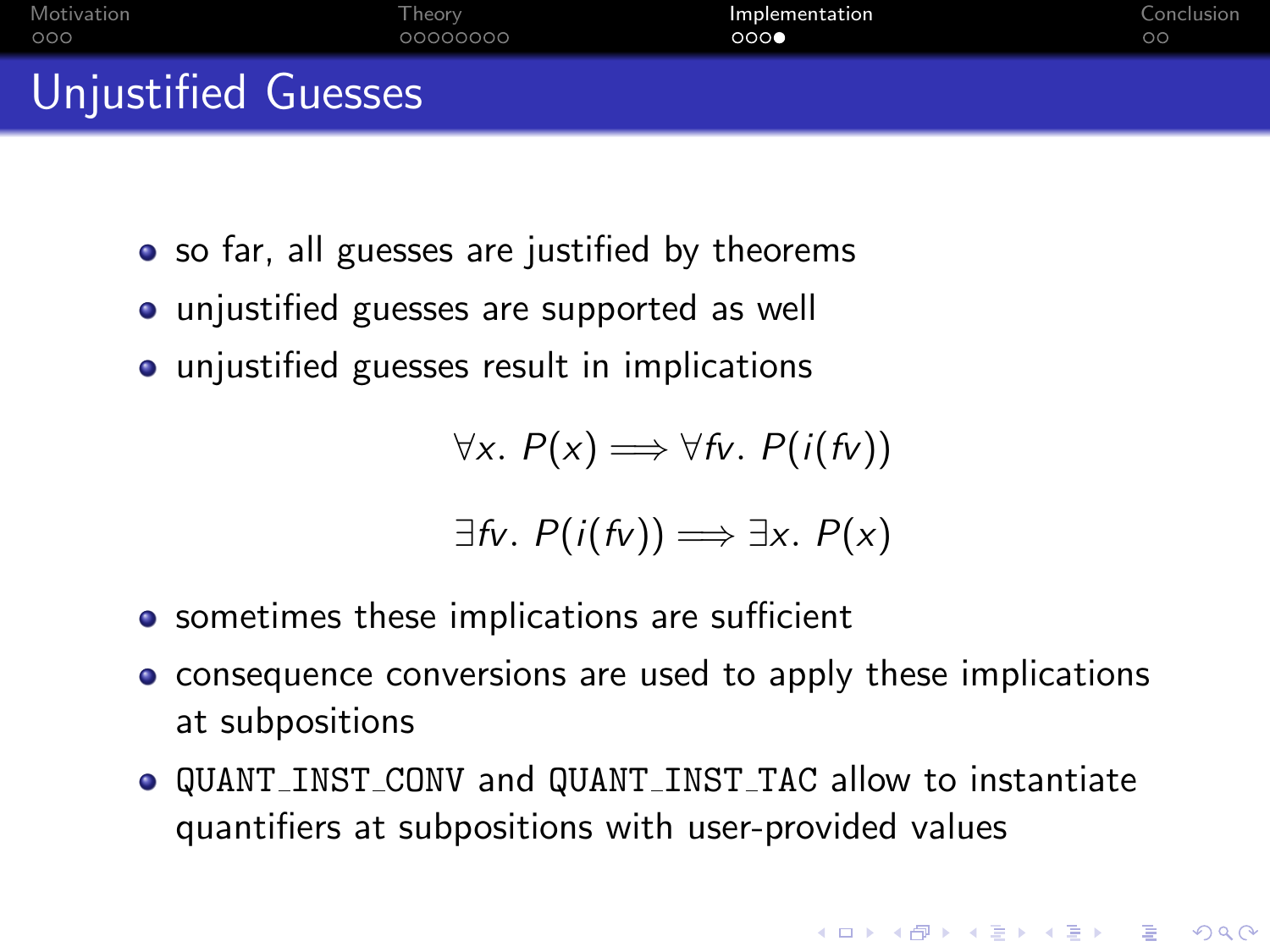| Motivation | Theory   | Implementation | Conclusion |
|------------|----------|----------------|------------|
| 000        | 00000000 | 0000           | $\bullet$  |
| Conclusion |          |                |            |

- the quantifier heuristics library is powerful
- $\bullet$  it is easy to use
- $\bullet$  easily extendable by adding theorems
- details can be customised using user-defined heuristics written in ML

K ロ ▶ K @ ▶ K 할 > K 할 > 1 할 > 1 이익어

<span id="page-16-0"></span>• however, slower than unwind library